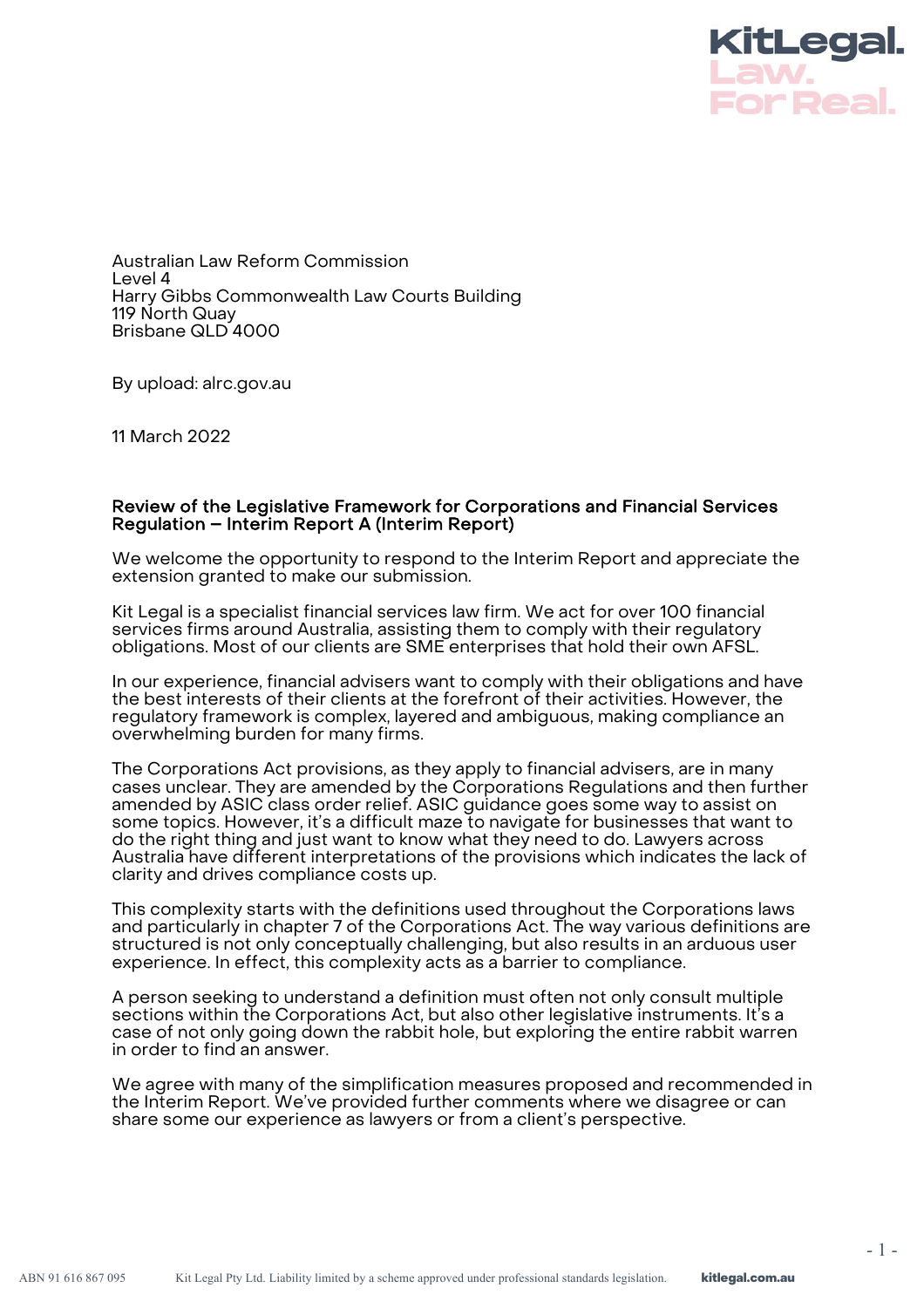

### Chapter 4: When to define

|    | Principle                                                                                                                                                                                                                               | Kit Legal comments                                                                                                                                                                                                                                                                                                                                                                                           |
|----|-----------------------------------------------------------------------------------------------------------------------------------------------------------------------------------------------------------------------------------------|--------------------------------------------------------------------------------------------------------------------------------------------------------------------------------------------------------------------------------------------------------------------------------------------------------------------------------------------------------------------------------------------------------------|
| A2 | In determining whether and<br>how to define words or<br>phrases, the overarching<br>consideration should be<br>whether the definition would<br>enhance readability and<br>facilitate comprehension of the<br>legislation.               | Agree.                                                                                                                                                                                                                                                                                                                                                                                                       |
|    | To the extent practicable,<br>words and phrases with an<br>ordinary meaning should not be<br>defined.                                                                                                                                   | Agree. This is an important corollary to the<br>discussion of non-intuitive labels in chapter 6.<br>Giving words their ordinary meaning, without<br>further definition, allows readers (particularly<br>non-lawyers) to trust their understanding of<br>the words in front of them, rather than having<br>to question whether every ordinary word is in<br>fact defined to mean something quite<br>specific. |
|    | Words and phrases should be<br>defined if the definition<br>significantly reduces the need<br>to repeat text.                                                                                                                           | Agree.                                                                                                                                                                                                                                                                                                                                                                                                       |
|    | Definitions should be used<br>primarily to specify the<br>meaning of words or phrases,<br>and should not be used to<br>impose obligations, tailor the<br>application of particular<br>provisions, or for<br>other substantive purposes. | Agree. This is a key principle for improving<br>user experience and reducing complexity.                                                                                                                                                                                                                                                                                                                     |

# Chapter 5: Consistency of definitions

|    | Principle                                                                                                                                                 | Kit Legal comments                                                                                                                                                     |
|----|-----------------------------------------------------------------------------------------------------------------------------------------------------------|------------------------------------------------------------------------------------------------------------------------------------------------------------------------|
| A2 | Each word and phrase should<br>be used with the same<br>meaning throughout an<br>Act, and throughout all<br>delegated legislation made<br>under that Act. | Agree.                                                                                                                                                                 |
|    | Relational definitions should be<br>used sparingly.                                                                                                       | Agree. The use of context and the conjunction<br>'if' provides a more readable way to explain<br>the relationship between the defined term<br>and other circumstances. |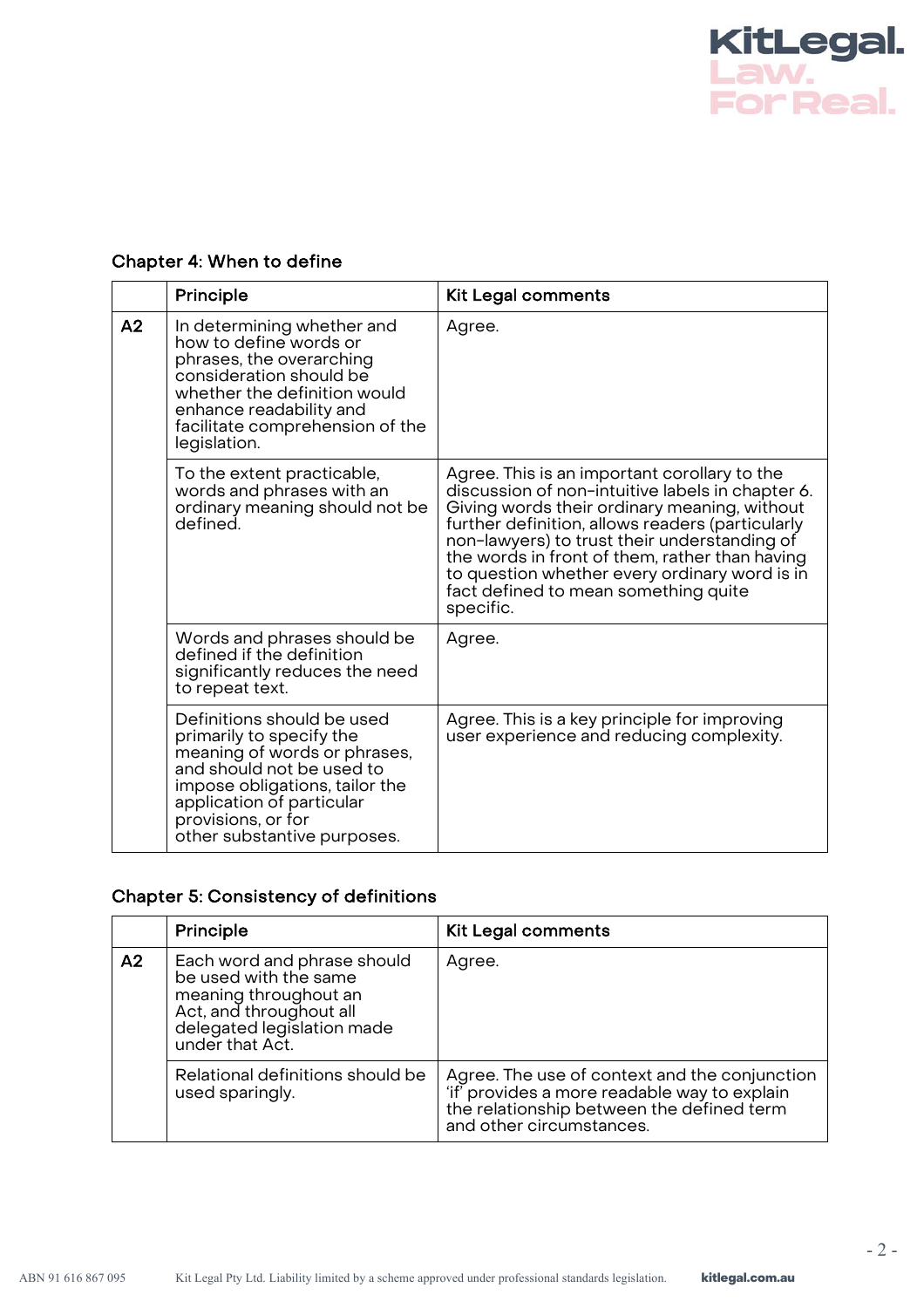

| Principle                                                                                                                                                             | <b>Kit Legal comments</b> |
|-----------------------------------------------------------------------------------------------------------------------------------------------------------------------|---------------------------|
| To the extent practicable, key<br>defined terms should have a<br>consistent meaning<br>across all Commonwealth<br>corporations and financial<br>services legislation. | Agree.                    |

### Chapter 6: Design of definitions

|    | Principle                                                                                               | Kit Legal comments                                                                                                                                                                                                                                                                                                                                                                                                                                                                                                                                                                                   |
|----|---------------------------------------------------------------------------------------------------------|------------------------------------------------------------------------------------------------------------------------------------------------------------------------------------------------------------------------------------------------------------------------------------------------------------------------------------------------------------------------------------------------------------------------------------------------------------------------------------------------------------------------------------------------------------------------------------------------------|
| A2 | Interconnected definitions<br>should be used sparingly.                                                 | Agree.                                                                                                                                                                                                                                                                                                                                                                                                                                                                                                                                                                                               |
|    | Defined terms should<br>correspond intuitively with the<br>substance of the definition.                 | Agree. A recent experience of this is the use<br>of the defined term 'existing provider' in the<br>Financial Sector Reform (Hayne Royal<br>Commission Response - Better Advice) Act<br>2021. A client recently applied the ordinary<br>English meaning to this term to understand<br>the education requirements for one of their<br>advisers under these amendments. The<br>defined term is very specific, providing a<br>restricted timeframe when the so-called<br>existing provider had to have been registered<br>with ASIC. As a result, the client incorrectly<br>interpreted the obligations. |
|    | It should be clear whether a<br>word or phrase is defined, and<br>where the definition<br>can be found. | Agree. This principle implemented in<br>conjunction with the use of XML would greatly<br>improve user experience.                                                                                                                                                                                                                                                                                                                                                                                                                                                                                    |

We also support the implementation of recommendations 1-12 made under question A2.

### Chapter 7: Definitions of 'Financial Product' and 'Financial Service'

|    | <b>Summarised proposal</b>                                                                                                               | <b>Kit Legal comments</b>                                                                                                                                                     |
|----|------------------------------------------------------------------------------------------------------------------------------------------|-------------------------------------------------------------------------------------------------------------------------------------------------------------------------------|
| A3 | Each Commonwealth Act<br>relevant to the regulation of<br>corporations<br>and financial services should<br>be amended to enact a uniform | Agree. These terms should have one meaning<br>across corporations and financial services<br>legislation. This is a big step in the right<br>direction towards simplification. |
|    | definition of each of the<br>terms 'financial product' and<br>'financial service'.                                                       | As noted, this would facilitate merging of Ch 7<br>of the Corporations Act and Part 2 Div 2 of the<br>ASIC Act, and possibly also the subject matter                          |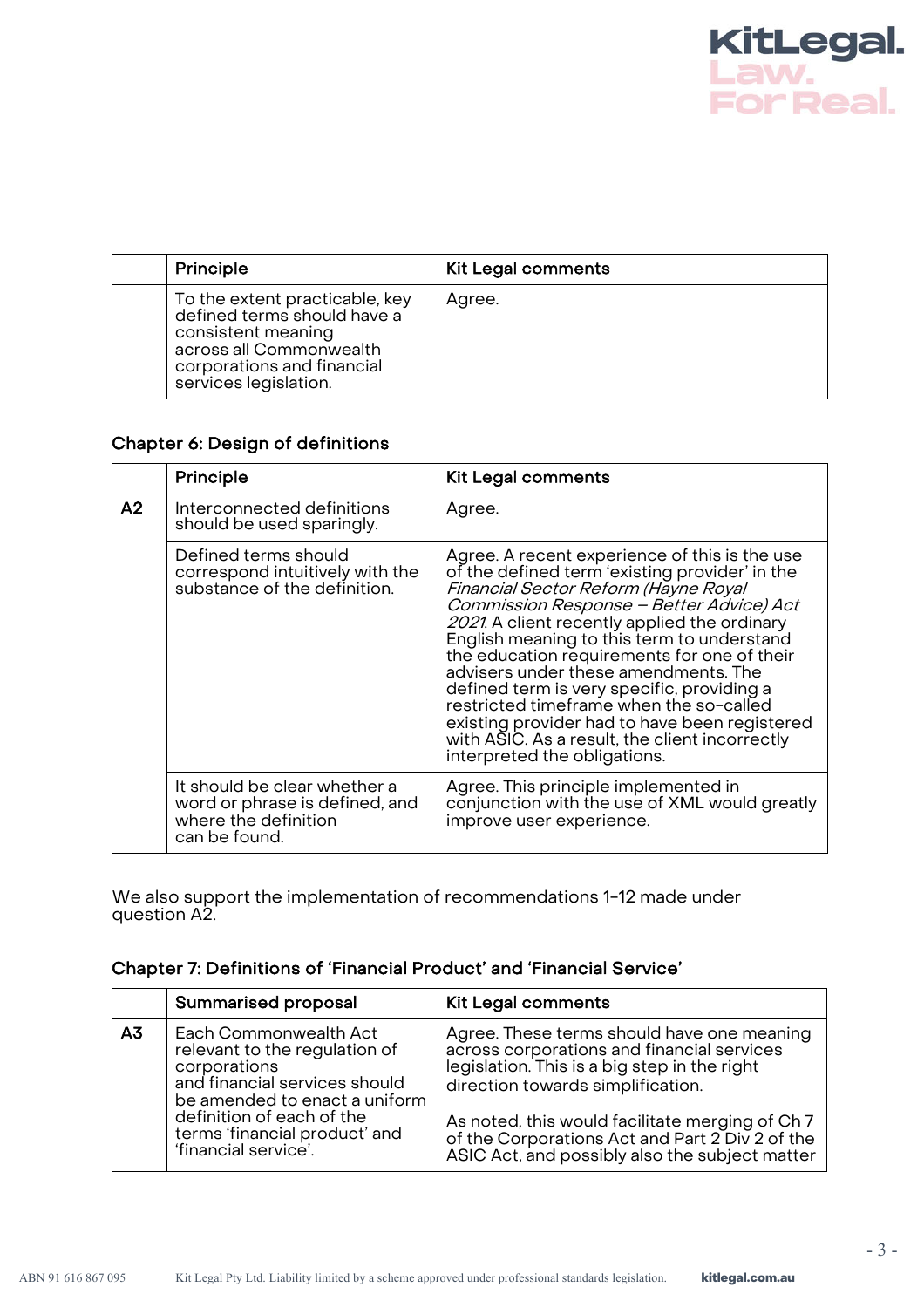

|                | <b>Summarised proposal</b>                                                                                                                                                                                                                                                               | <b>Kit Legal comments</b>                                                                                                                                                                                                                                                                                                                                                                                                                                                                                                                                                                                                                                                                                                                      |
|----------------|------------------------------------------------------------------------------------------------------------------------------------------------------------------------------------------------------------------------------------------------------------------------------------------|------------------------------------------------------------------------------------------------------------------------------------------------------------------------------------------------------------------------------------------------------------------------------------------------------------------------------------------------------------------------------------------------------------------------------------------------------------------------------------------------------------------------------------------------------------------------------------------------------------------------------------------------------------------------------------------------------------------------------------------------|
|                |                                                                                                                                                                                                                                                                                          | of the NCCP Act. This is to be considered<br>further in Interim Report C.                                                                                                                                                                                                                                                                                                                                                                                                                                                                                                                                                                                                                                                                      |
| A4             | In order to implement Proposal<br>A3 and simplify the definitions<br>of 'financial product'<br>and 'financial service', the<br>Corporations Act 2001 (Cth)<br>and the Australian Securities<br>and Investments Commission<br>Act 2001 (Cth) should be<br>amended as provided in (a)-(f). | Agree that existing inclusions, exclusions and<br>other variations to the two definitions has<br>effectively created several different<br>definitions.<br>Agree that this proposal (specifically (a)-(c))<br>would reduce the current unnecessary<br>complexity and enhance clarity, coherency<br>and effectiveness of the legislation.<br>Removing the incidental product exclusion<br>would assist in reducing complexity and make<br>the journey to determining if a product is a<br>financial product more efficient!<br>Agree with the use of application provision,<br>rather than changes to definitions, to allow for<br>exclusions for certain products, services etc<br>from the scope of certain substantive<br>provisions (A4(e)). |
|                |                                                                                                                                                                                                                                                                                          | Agree with the consolidation of exclusions as<br>this would greatly simplify understanding of<br>the terms $(A4(f))$ .                                                                                                                                                                                                                                                                                                                                                                                                                                                                                                                                                                                                                         |
| A <sub>5</sub> | Remove definitions of 'makes a<br>financial investment', 'manages<br>financial risk' and 'makes non-<br>cash payments' from the<br>Corporations Act and ASIC Act.                                                                                                                        | Agree that this will reduce the complexity of<br>the definition of 'financial product' by<br>reducing the number of detailed related<br>definitions, and is consistent with the proposal<br>to use a broad, simplified functional definition.                                                                                                                                                                                                                                                                                                                                                                                                                                                                                                  |
| A6             | Include a general definition of<br>'credit' as part of the functional<br>definition of 'financial product'.<br>Proposed that this new<br>definition of 'credit' could be<br>based on definition in NCCP<br>Act.                                                                          | We support laying the foundation for<br>consolidating the licensing of AFS and Credit<br>licensees.                                                                                                                                                                                                                                                                                                                                                                                                                                                                                                                                                                                                                                            |

### Chapter 9: Disclosure

|    | <b>Summarised proposal</b>                                                                                 | <b>Kit Legal comments</b>                                                                                                                                                          |
|----|------------------------------------------------------------------------------------------------------------|------------------------------------------------------------------------------------------------------------------------------------------------------------------------------------|
| A7 | Replace 'responsible person'<br>with 'preparer' in sections 1011B<br>and 1013A of the Corporations<br>Act. | Agree that the change in terms from<br>fresponsible person to 'preparer' will more<br>accurately reflect the substance of the<br>definition. It will then assist in clarifying the |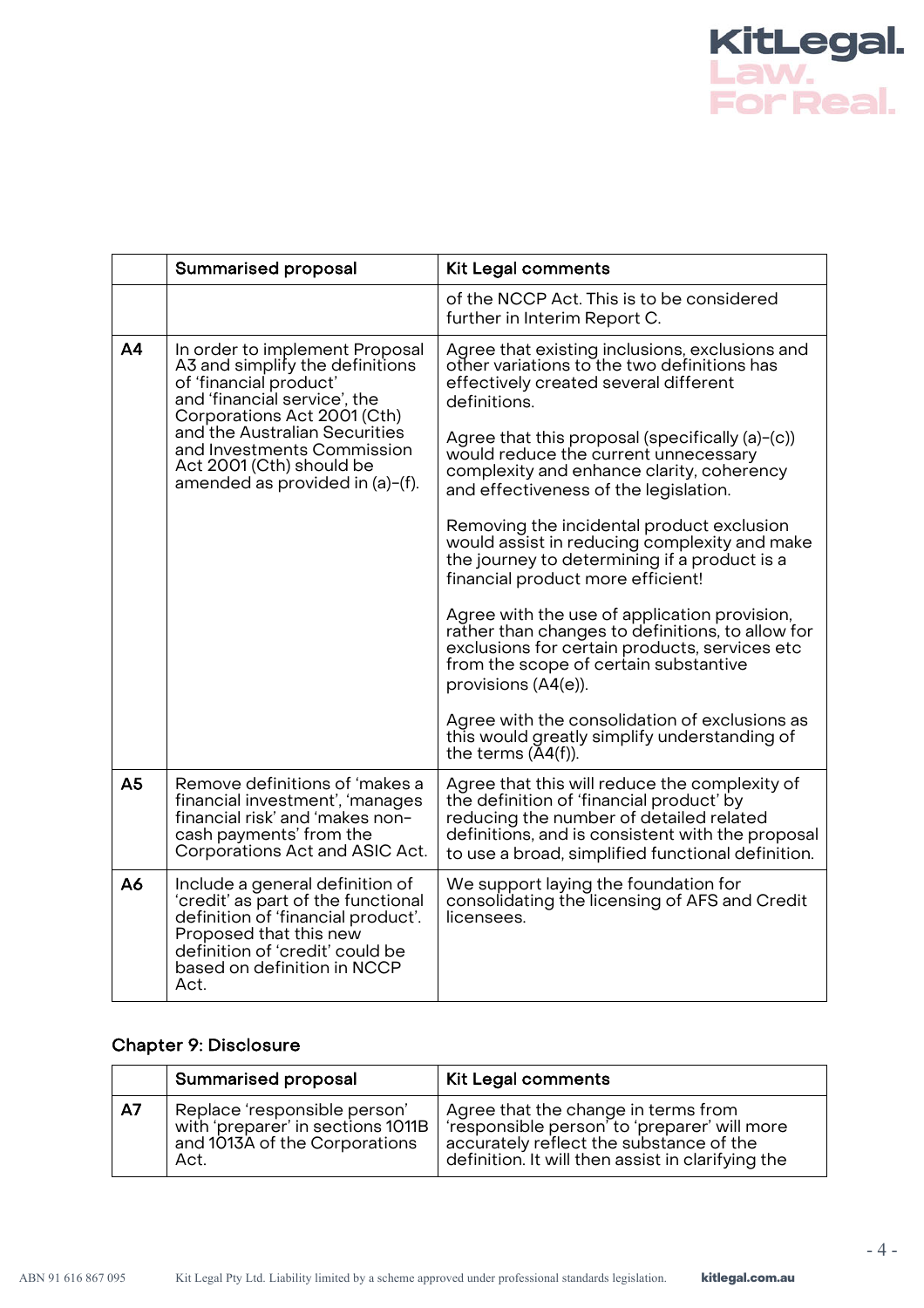

|                | <b>Summarised proposal</b>                                                                                                                                                                        | <b>Kit Legal comments</b>                                                                                                                                                                                                                                                                                                                                                                                                                                                                                                                                                                                                                        |
|----------------|---------------------------------------------------------------------------------------------------------------------------------------------------------------------------------------------------|--------------------------------------------------------------------------------------------------------------------------------------------------------------------------------------------------------------------------------------------------------------------------------------------------------------------------------------------------------------------------------------------------------------------------------------------------------------------------------------------------------------------------------------------------------------------------------------------------------------------------------------------------|
|                |                                                                                                                                                                                                   | roles and responsibilities in the preparation of<br>the PDS.<br>Agree that the term 'preparer' would better<br>reflect the role of 'responsible person' as the                                                                                                                                                                                                                                                                                                                                                                                                                                                                                   |
|                |                                                                                                                                                                                                   | person by whom, or on whose behalf, a PDS<br>for a financial product is to be prepared.                                                                                                                                                                                                                                                                                                                                                                                                                                                                                                                                                          |
| A <sub>8</sub> | The obligation to provide<br>financial product disclosure in<br>Part 7.9 of the Corporations Act<br>2001 (Cth) should be reframed<br>to incorporate an outcomes-<br>based standard of disclosure. | Agree that greater consistency would be<br>achieved if the provisions that require that<br>require 'carve-ins' were relocated to a<br>different Part of the Corporations Act.<br>Agree that if Division 5A were removed from<br>Part 7.9 there would be no need for different<br>definitions of 'disclosure document or<br>statement' so the purposes of Subdivs A and<br>B of Div 7.<br>Agree that the simplification and subsequent<br>implementation of Part 7.9 could facilitate<br>tailoring of product-specific disclosure<br>requirements underlying the general standard<br>for disclosure within consolidated delegated<br>legislation. |

# Chapter 10: Exclusions, Exemptions, and Notional Amendments

|     | <b>Summarised proposal</b>                                                                                                                                                                                                                                                                                                                                                                           | <b>Kit Legal comments</b>                                                                                                                                                                                                                                                                                                                                                                                    |
|-----|------------------------------------------------------------------------------------------------------------------------------------------------------------------------------------------------------------------------------------------------------------------------------------------------------------------------------------------------------------------------------------------------------|--------------------------------------------------------------------------------------------------------------------------------------------------------------------------------------------------------------------------------------------------------------------------------------------------------------------------------------------------------------------------------------------------------------|
| A9  | The following existing powers<br>in the Corporations Act 2001<br>(Cth) should be removed:<br>1.<br>powers to grant<br>exemptions from<br>obligations in Chapter 7<br>of the Act by regulation<br>or other legislative<br>instrument; and<br>2. powers to omit, modify,<br>or vary ('notionally<br>amend') provisions of<br>Chapter 7 of the Act by<br>regulation or other<br>legislative instrument. | Agree. The powers to grant exemptions and<br>omit, modify or vary provisions of Ch 7 will<br>need to be removed from the Corporations<br>Act and instead replaced with a single power<br>to make "rules" in a consolidated legislative<br>instrument. This would make it much easier to<br>find, follow and apply any exemptions,<br>modifications or variations to the obligations<br>set out in Chapter 7. |
| A10 | The <i>Corporations Act 2001</i><br>(Cth) should be amended to                                                                                                                                                                                                                                                                                                                                       | As above $-$ agree.                                                                                                                                                                                                                                                                                                                                                                                          |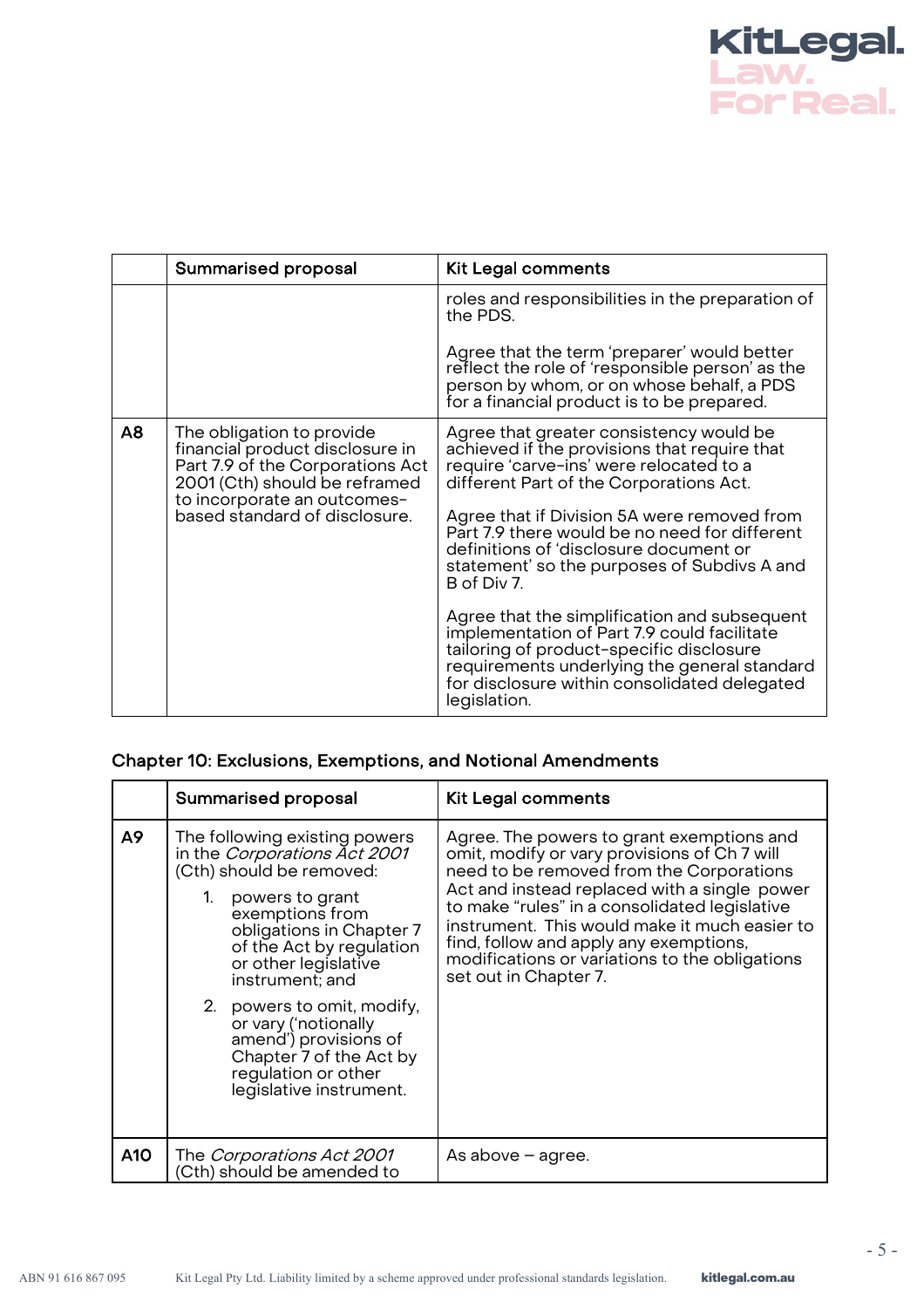

| <b>Summarised proposal</b>                                                                                                                         | Kit Legal comments |
|----------------------------------------------------------------------------------------------------------------------------------------------------|--------------------|
| provide for a sole power to<br>create exclusions and grant<br>exemptions from Chapter 7 of<br>the Act in a consolidated<br>legislative instrument. |                    |

|     | <b>Summarised question</b>                                                                                                                                                                                            | Kit Legal comments                                                                                                                                                                                                                                                                                                                                                                                                                                                                       |
|-----|-----------------------------------------------------------------------------------------------------------------------------------------------------------------------------------------------------------------------|------------------------------------------------------------------------------------------------------------------------------------------------------------------------------------------------------------------------------------------------------------------------------------------------------------------------------------------------------------------------------------------------------------------------------------------------------------------------------------------|
| A11 | In order to implement<br>Proposals A9 and A10:<br>Should the Corporations Act<br>2001(Cth) be amended to<br>insert a power to make<br>thematically consolidated<br>legislative instruments in the<br>form of 'rules'? | Yes. Agree that having thematically<br>consolidated rules (i.e. "Rules on Financial<br>Services Advice or "Rules on Disclosure")<br>would simplify Chapter 7 and would lead to<br>Chapter 7 being much easier to follow and<br>administer.                                                                                                                                                                                                                                               |
|     | Should any such power be<br>granted to the Australian<br>Šecurities and Investments<br>Commission?                                                                                                                    | Yes – ASIC would be best placed and have<br>the greatest knowledge/understanding/skills<br>to have the power to make any such<br>rules. However, we agree that ASIC should be<br>supported by an Advisory Body which would<br>be able to contribute industry knowledge and<br>to advise on significant development. It is<br>critical to get industry input. We also agree<br>that any such powers given to ASIC should be<br>subject to Ministerial Consent (except in<br>emergencies). |

|     | <b>Summarised proposal</b>                                                                                                                                                                                                                                                                                                                                       | Kit Legal comments                                                                                                                                                                                                                                                                                          |
|-----|------------------------------------------------------------------------------------------------------------------------------------------------------------------------------------------------------------------------------------------------------------------------------------------------------------------------------------------------------------------|-------------------------------------------------------------------------------------------------------------------------------------------------------------------------------------------------------------------------------------------------------------------------------------------------------------|
| A12 | As an interim measure, the<br>Australian Securities and<br>Investments Commission, the<br>Department of the Treasury<br>(Cth), and the Office of<br>Parliamentary Counsel (Cth)<br>should develop a mechanism to<br>improve the visibility and<br>accessibility of notional<br>amendments to the<br>Corporations Act 2001(Cth)<br>made by delegated legislation. | $Yes - given any amendments to the$<br>Corporations Act would take years to<br>implement, it would be beneficial if there was<br>an interim solution to make all<br>amendments/exclusions to the obligations in<br>Chapter 7 easy to find and follow. There<br>should be hyperlinks and easy searchability. |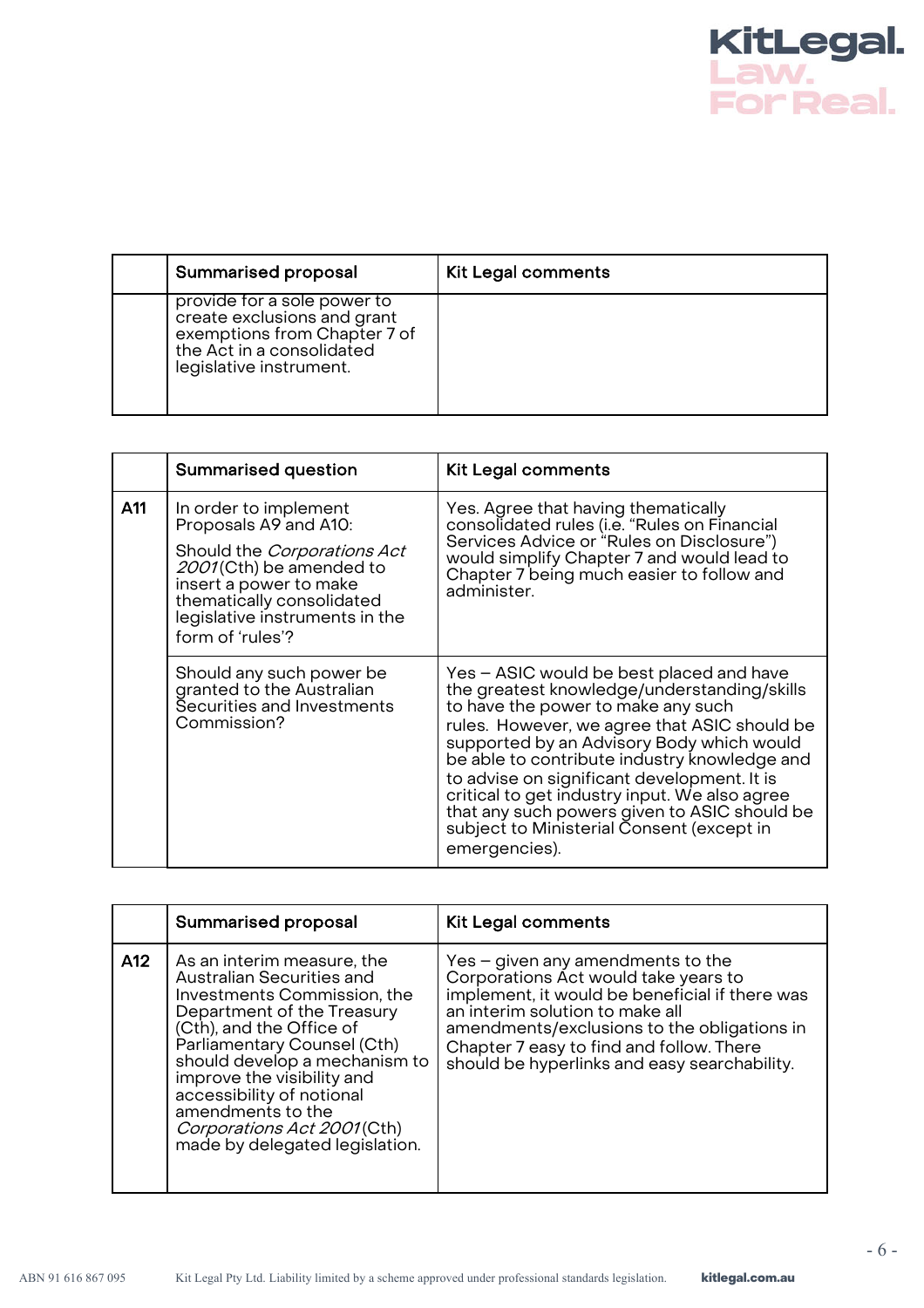

# 11. Definition of 'Financial Product Advice'

|     | <b>Summarised proposal</b>                                                                                                         | Kit Legal comments                                                                                                                                                                                                                                                                                                                                                                                                                                                                                                                                                                                                                                                                                                                                                                           |
|-----|------------------------------------------------------------------------------------------------------------------------------------|----------------------------------------------------------------------------------------------------------------------------------------------------------------------------------------------------------------------------------------------------------------------------------------------------------------------------------------------------------------------------------------------------------------------------------------------------------------------------------------------------------------------------------------------------------------------------------------------------------------------------------------------------------------------------------------------------------------------------------------------------------------------------------------------|
| A13 | Section 766B - replace<br>financial product advice' with<br>'general advice and personal<br>advice'.                               | Our view is that general advice (usually<br>product advice) should be removed from the<br>definition of financial advice. Financial advice<br>should be limited to personal advice only with<br>a separate category for product<br>information/advice. This would make it clearer<br>to consumers as to what they are receiving.<br>Many advice firms are now no longer<br>providing general advice because their clients<br>assume they are taking into account their<br>circumstances, needs and objectives.                                                                                                                                                                                                                                                                               |
| A14 | Section 766A(1) - remove<br>'financial product advice' and<br>insert 'general advice' in the<br>definition of 'financial service'. | The Report notes the substantive differences<br>between personal advice and other financial<br>services under the existing regulatory<br>framework (see Figure 11.1 at 11.53). For<br>example, there are a number of provisions that<br>only apply to personal advice, such as the<br>special licensing requirements, BID and<br>conflicted remuneration prohibitions, and the<br>obligation to provide an SOA. As such, the<br>ALRC proposes to separate personal advice<br>out from the definition of financial service. As<br>above, our view is that product information<br>(typically general advice) should be clearly<br>separated from the concept of financial<br>advice (personal advice). It should be very<br>clear which obligations apply to the relevant<br>service provided. |
|     |                                                                                                                                    | We agree with the proposal to further<br>consider aggregating aspects of regulation<br>that are specific to personal advice. We agree<br>that it is currently not clear on the face of<br>Chapter 7 that certain aspects are only<br>applicable to personal, not general, advice.                                                                                                                                                                                                                                                                                                                                                                                                                                                                                                            |
|     |                                                                                                                                    | The Report notes possible future reforms<br>outside the ALRC's current remit, including<br>relating to clarifying general advice to<br>consumers by amending the general advice<br>warning and the move towards<br>professionalising of financial advice. Our view<br>is that there should be a clear distinction<br>between product information and financial<br>advice. It will be interesting to watch<br>developments in these areas.                                                                                                                                                                                                                                                                                                                                                    |
| A15 | Section 766B - replace<br>'general advice' with a term                                                                             | The ALRC notes that there are concerns<br>arising from the use of 'advice' in 'general                                                                                                                                                                                                                                                                                                                                                                                                                                                                                                                                                                                                                                                                                                       |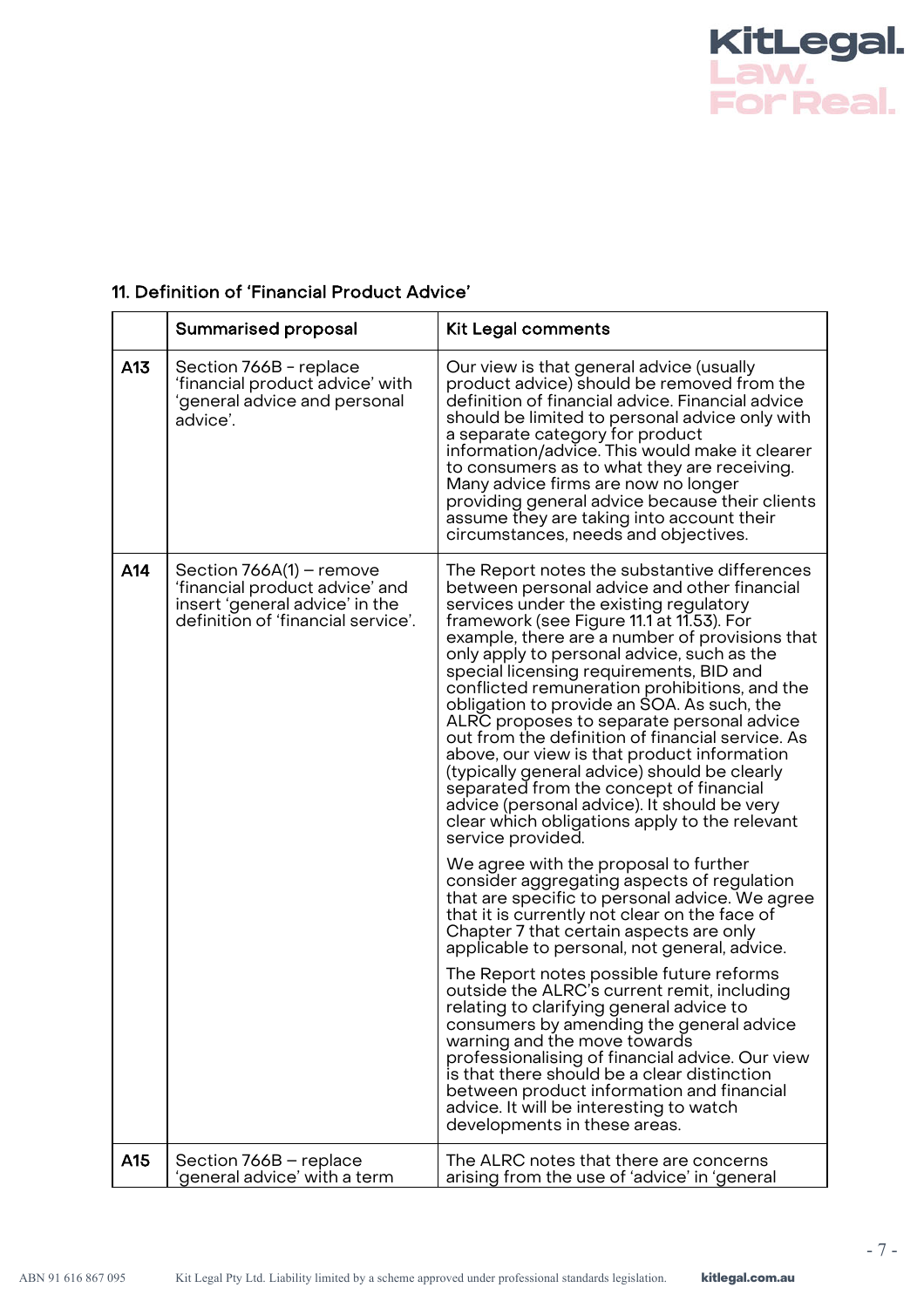

| <b>Summarised proposal</b>                            | Kit Legal comments                                                                                                                                                                                                                                                                                                                                                        |
|-------------------------------------------------------|---------------------------------------------------------------------------------------------------------------------------------------------------------------------------------------------------------------------------------------------------------------------------------------------------------------------------------------------------------------------------|
| that corresponds intuitively<br>with that definition. | advice' as this may be seen to imply that a<br>person's individual circumstances have been<br>taken into account. Also, general advice<br>includes advertising/promotional materials<br>and these are arguably not 'advice' in the<br>ordinary meaning of the word. We agree with<br>these concerns.                                                                      |
|                                                       | We agree that the term should be replaced<br>with a term that accurately reflects the<br>substance of the definition, mindful that the<br>new term should not negatively impact on<br>consumer understanding.                                                                                                                                                             |
|                                                       | We agree with the ALRC that the term<br>suggested by the Joint Parliamentary<br>Committee 'product sales information' is inapt<br>as it does not cover all of the material that falls<br>within this category. However, a distinction<br>between product-based advice/information<br>(no personal circumstances taken into<br>account), vs actual advice should be clear. |
|                                                       | We agree that 'non-personalised<br>recommendation' or 'non-tailored<br>recommendation' are more consistent with<br>the definition. However, we are not sure about<br>the ability for consumers to understand this in<br>practical terms, particularly when they have an<br>ongoing relationship with the entity providing<br>it.                                          |

## Chapter 12: Definitions of 'Retail Client' and 'Wholesale Client'

|     | <b>Summarised question</b>                                                                                                                                                                                                                                                                                                                  | <b>Kit Legal comments</b>                                                                                                                                                                                                                |
|-----|---------------------------------------------------------------------------------------------------------------------------------------------------------------------------------------------------------------------------------------------------------------------------------------------------------------------------------------------|------------------------------------------------------------------------------------------------------------------------------------------------------------------------------------------------------------------------------------------|
| A16 | Should the definition of 'retail<br>client' in s761G of the<br>Corporations Act be<br>amended to remove the<br>provisions relating to general<br>insurance products,<br>superannuation products,<br>RSA products and traditional<br>trustee company services;<br>and the product value and<br>income exceptions, or in<br>some other manner | We agree with removal of the<br>superannuation product exclusion as there<br>is much confusion about when a product or<br>service 'relates to' superannuation. A<br>simple, consistent and objective approach<br>should be applied.      |
|     |                                                                                                                                                                                                                                                                                                                                             | We don't agree with removing the product<br>and value objective tests as the financial<br>services industry needs absolute certainty<br>in treating clients as wholesale.                                                                |
|     |                                                                                                                                                                                                                                                                                                                                             | Objective tests exist in other jurisdictions at<br>similar thresholds to Australia. There should<br>be a clear objective test that is applied and<br>it should be very clear which assets are<br>included or excluded. The US Accredited |

ABN 91 616 867 095 Kit Legal Pty Ltd. Liability limited by a scheme approved under professional standards legislation. kitlegal.com.au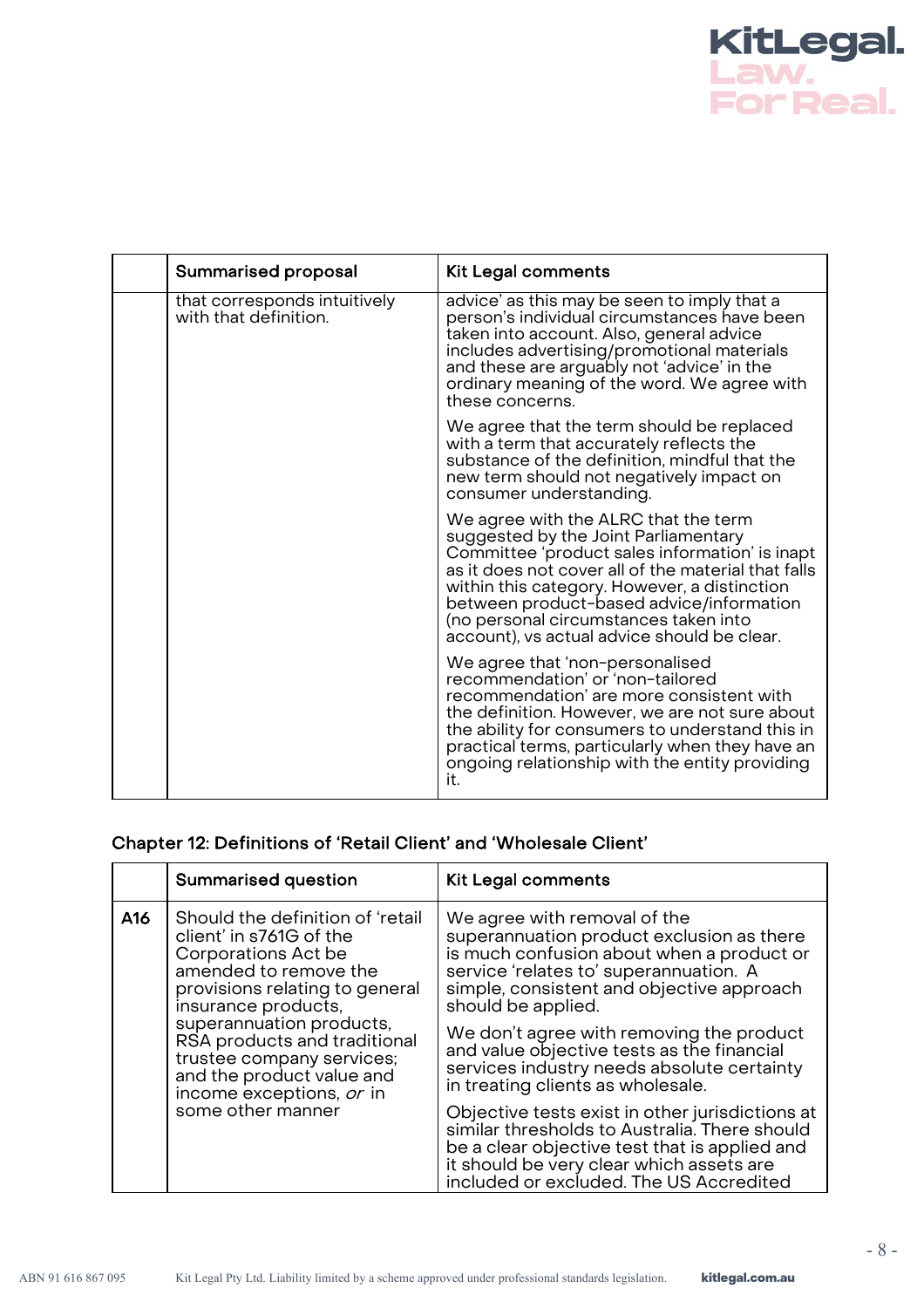

| <b>Summarised question</b> | Kit Legal comments                                                                                                                                                                                                                                                                                                                                                                                                                                                                                                                                                                                                                                                                                                                                                                                                                                                            |
|----------------------------|-------------------------------------------------------------------------------------------------------------------------------------------------------------------------------------------------------------------------------------------------------------------------------------------------------------------------------------------------------------------------------------------------------------------------------------------------------------------------------------------------------------------------------------------------------------------------------------------------------------------------------------------------------------------------------------------------------------------------------------------------------------------------------------------------------------------------------------------------------------------------------|
|                            | Investor net worth tests are clear to follow<br>and clearly explain which assets can be<br>excluded or included and clearly state that<br>assets can be held jointly with a spouse<br>whereas we have a complicated method<br>under the control test.                                                                                                                                                                                                                                                                                                                                                                                                                                                                                                                                                                                                                         |
|                            | In our view, most of the complexity and<br>confusion with the wholesale tests revolves<br>around the above complication of 'relating'<br>to a superannuation product (vs<br>investments etc) and also in how assets are<br>brought in under control tests for SMSFs<br>and trusts where more complex family<br>wealth structures $exist - this$ is often the<br>case for wholesale clients. Clients should<br>not be penalised by the way they choose to<br>hold or structure their wealth. The test<br>should be very clear as to how it applies to<br>these structures.                                                                                                                                                                                                                                                                                                     |
|                            | If these objective tests are removed entirely<br>there would be a huge amount of disruption<br>to the entire industry after a very prolonged<br>period of legislative uncertainty and<br>compliance costs. This would result in a<br>restructure of the industry. Many wholesale<br>advisory firms would have to obtain AFSL<br>variations or potentially lose a large<br>proportion of their client base. In applying<br>for a variation, they are unlikely to have the<br>required responsible managers available.<br>Wholesale funds that have an established<br>client base of happy clients getting solid<br>returns would be entirely disrupted. The<br>disruption from this course of action should<br>not be underestimated. Clients that wish to,<br>should be entitled to have a more<br>streamlined investment and advice process<br>and wider investment options. |
|                            | Unfortunately, treating clients as retail<br>clients has not always offered them<br>protection and creates a great deal of red<br>tape and complex documentation and cost.<br>In many cases wealthy clients wish to be<br>treated as wholesale, not to avoid<br>disclosure or be put into more complex<br>products, but to allow a more user-friendly<br>advice experience not bogged down with<br>red tape and bureaucracy and access to                                                                                                                                                                                                                                                                                                                                                                                                                                     |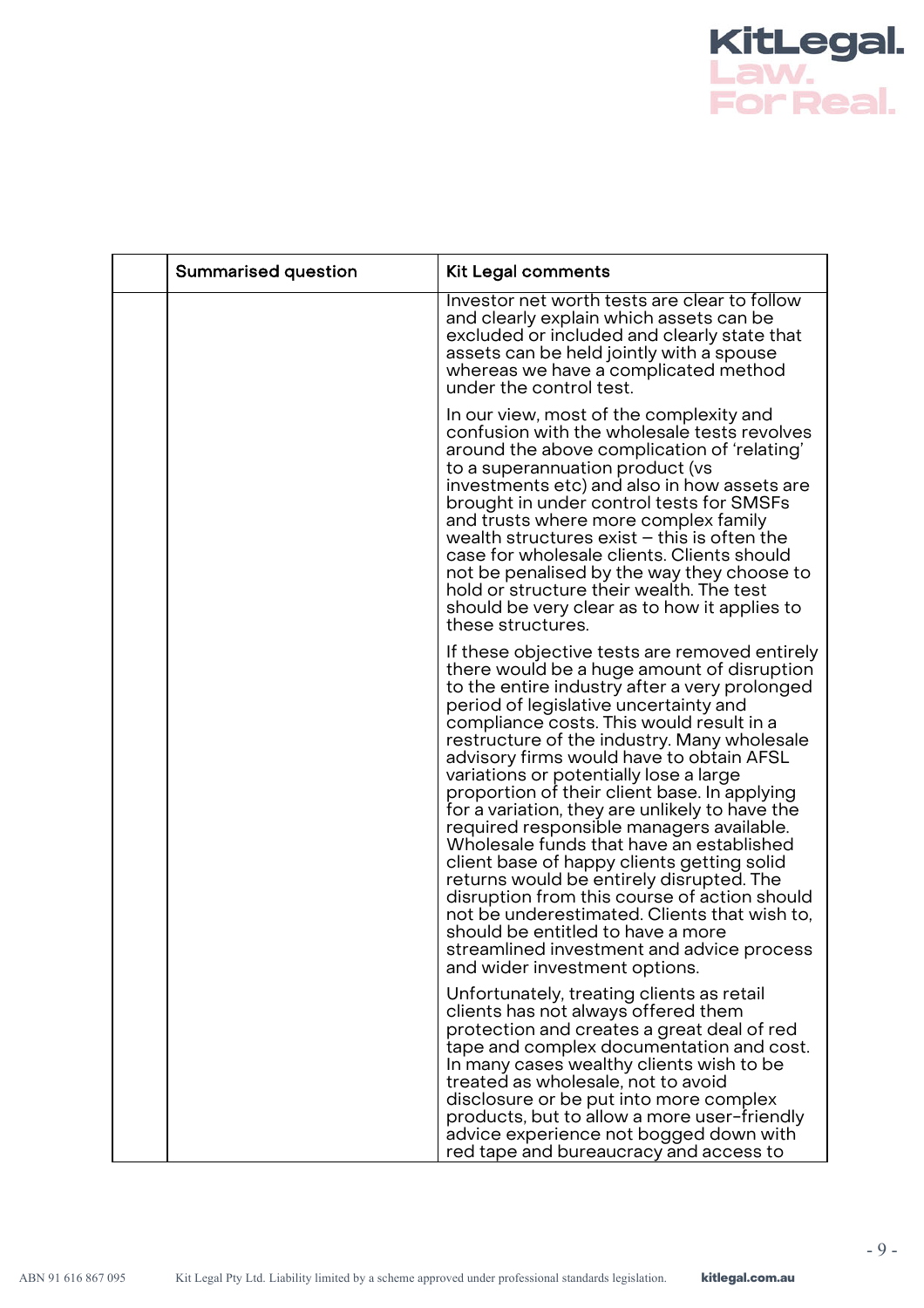

|     | <b>Summarised question</b>                                                                                                                         | Kit Legal comments                                                                                                                                                                                                                                                                                                                                                                                                                                                                                                                                                                                                                                                                                                                                                                                               |
|-----|----------------------------------------------------------------------------------------------------------------------------------------------------|------------------------------------------------------------------------------------------------------------------------------------------------------------------------------------------------------------------------------------------------------------------------------------------------------------------------------------------------------------------------------------------------------------------------------------------------------------------------------------------------------------------------------------------------------------------------------------------------------------------------------------------------------------------------------------------------------------------------------------------------------------------------------------------------------------------|
|     |                                                                                                                                                    | investments that are not available to retail<br>clients.                                                                                                                                                                                                                                                                                                                                                                                                                                                                                                                                                                                                                                                                                                                                                         |
|     |                                                                                                                                                    | Financial advisers are bound by ethical<br>duties in avoiding the classification of<br>clients as wholesale clients in order to avoid<br>disclosure.                                                                                                                                                                                                                                                                                                                                                                                                                                                                                                                                                                                                                                                             |
|     |                                                                                                                                                    | We believe the superannuation product<br>exclusion causes significant confusion and<br>should be removed from all wholesale client<br>tests. It does not make sense that a client<br>can be treated as wholesale for advice on<br>their investments within superannuation but<br>then retail when they want to make a<br>superannuation contribution. An alternative,<br>could be to require issuers of<br>superannuation products to treat members<br>or prospective members as retail clients to<br>ensure the client is afforded protections<br>around rights to complain to AFCA,<br>conflicted remuneration and disclosure for<br>superannuation products. However, for all<br>other advice and dealing services, a basic<br>and objective test should apply regardless<br>of product (although see below). |
|     |                                                                                                                                                    | In our view, the test should be simple and<br>objective but the ALRC could consider:                                                                                                                                                                                                                                                                                                                                                                                                                                                                                                                                                                                                                                                                                                                             |
|     |                                                                                                                                                    | a basic level of regulation and<br>protection for wholesale clients with<br>some additional protections for retail<br>clients, rather than the 'all or nothing'<br>approach we see at present                                                                                                                                                                                                                                                                                                                                                                                                                                                                                                                                                                                                                    |
|     |                                                                                                                                                    | a requirement to assess a client's<br>level of sophistication for a limited<br>pool of very complex financial<br>products.                                                                                                                                                                                                                                                                                                                                                                                                                                                                                                                                                                                                                                                                                       |
| A17 | What conditions or criteria<br>should be considered in<br>respect of the sophisticated<br>investor exemption in s761GA<br>of the Corporations Act. | Again, these should be as objective as<br>possible. For instance, people in certain<br>professions such as finance professionals<br>etc should qualify automatically.<br>There should be protections for the AFSL<br>holder if they have acted reasonably in<br>making the assessment (i.e. having a<br>'reasonable belief').                                                                                                                                                                                                                                                                                                                                                                                                                                                                                    |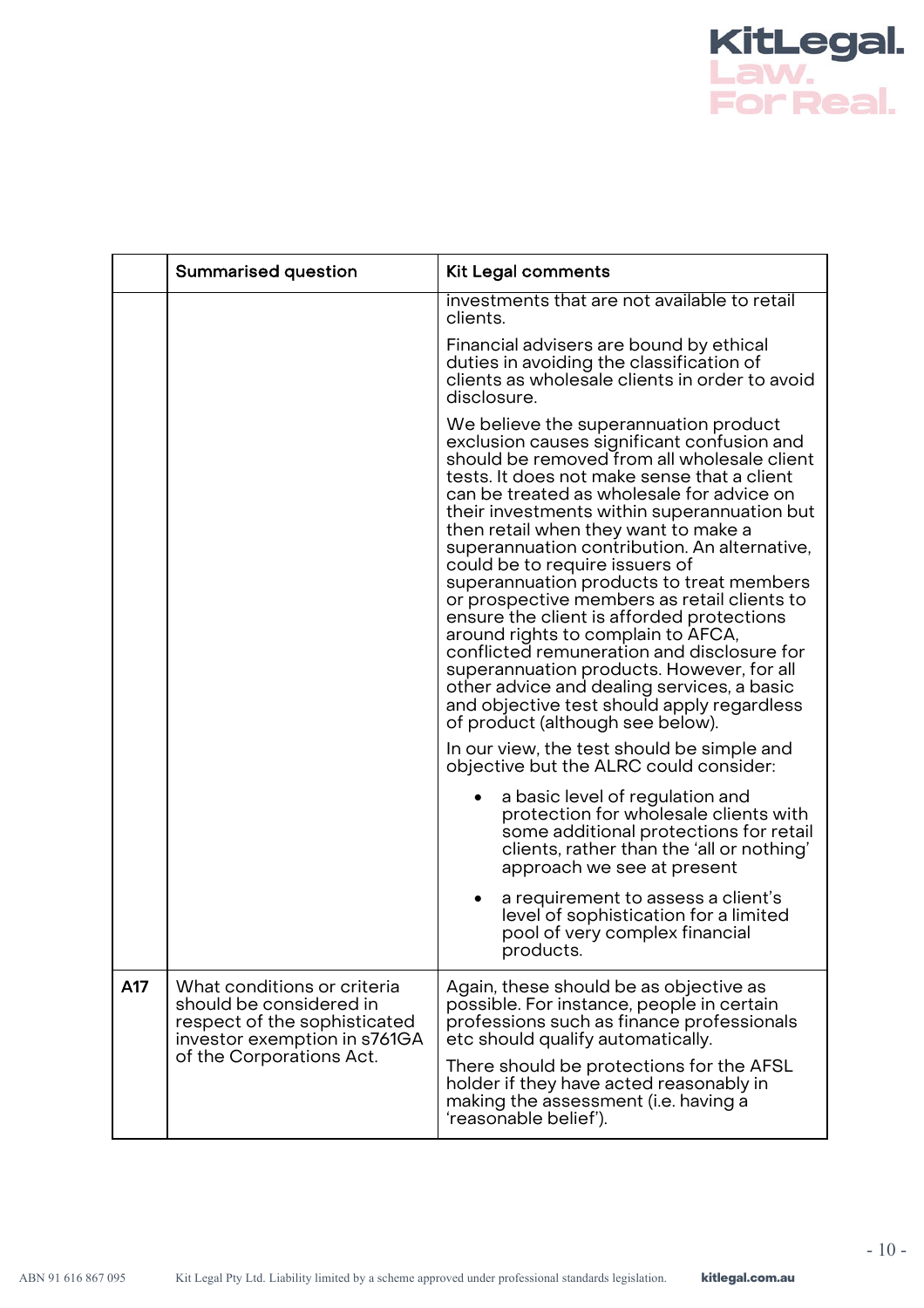

# Chapter 13: Conduct Obligations

|                                                                                                                              | <b>Summarised question</b>                                                                                                                                                                                                                                                                                       | Kit Legal comments                                                                                                                                                                                                                                        |
|------------------------------------------------------------------------------------------------------------------------------|------------------------------------------------------------------------------------------------------------------------------------------------------------------------------------------------------------------------------------------------------------------------------------------------------------------|-----------------------------------------------------------------------------------------------------------------------------------------------------------------------------------------------------------------------------------------------------------|
| A18<br>Should Chapter 7 of the<br>Corporations Act 2001 (Cth) be<br>amended to insert certain<br>norms as an objects clause? | Agree.<br>While norms for the interpretation of chapter<br>7 may be a useful interpretative tool (and<br>should be preferred over principles, or<br>legislated norms that aren't expressed as<br>objects), they would need to be considered<br>carefully alongside the standards and values<br>set for advisers. |                                                                                                                                                                                                                                                           |
|                                                                                                                              |                                                                                                                                                                                                                                                                                                                  | For example, the adoption of the Eggleston<br>approach that 'when a person acts for<br>another, the person must act in the best<br>interests of that other' introduces different<br>language to that used in the fairness value and<br>standards 2 and 3. |
| A19                                                                                                                          | What norms should be<br>included in such an objects<br>clause?                                                                                                                                                                                                                                                   | While we support the inclusion of norms, we<br>would reserve our opinion on what norms<br>should be included until the ALRC has issued<br>its report on Topic C of the terms of<br>reference.                                                             |

|     | Summarised proposal                                                                                                                                                                                                                                                                                                                        | Kit Legal comments                                                                                                                                                                                                                                                                                                                                                                                                                 |
|-----|--------------------------------------------------------------------------------------------------------------------------------------------------------------------------------------------------------------------------------------------------------------------------------------------------------------------------------------------|------------------------------------------------------------------------------------------------------------------------------------------------------------------------------------------------------------------------------------------------------------------------------------------------------------------------------------------------------------------------------------------------------------------------------------|
| A20 | Section 912A(1)(a) should be<br>amended to: separate the<br>words 'efficiently', 'honestly',<br>and 'fairly' into individual<br>paragraphs; replace the word<br>'efficiently' with 'professionally';<br>and insert a note containing<br>examples of conduct that<br>would fail to satisfy the 'fairly'<br>standard.                        | We don't see great value in separating<br>efficiently, honestly and fairly. In our view, the<br>use of 'and' makes it clear that if one of the<br>requirements is not complied with, then the<br>provision overall is not complied with.                                                                                                                                                                                           |
|     |                                                                                                                                                                                                                                                                                                                                            | In relation to changing 'efficiently' to<br>'professionally', we agree that 'efficiently' is<br>problematic because the court's<br>interpretation of its meaning diverges from<br>the ordinary English usage. An adviser's idea<br>of doing something 'efficiently' is much more<br>likely to relate to business and/or<br>administrative process than it is to<br>competence and capability as per O'Bryan J's<br>interpretation. |
|     | Whether 'professionally' is an appropriate<br>replacement is debatable as it also seems to<br>be have a wide ranging definition, but as<br>noted by the ALRC it is in keeping with the<br>objects clause at s760a of the Act (along with<br>fairness and honesty). We would prefer<br>"competent" as a simpler and less ambiguous<br>term. |                                                                                                                                                                                                                                                                                                                                                                                                                                    |

ABN 91 616 867 095 Kit Legal Pty Ltd. Liability limited by a scheme approved under professional standards legislation. kitlegal.com.au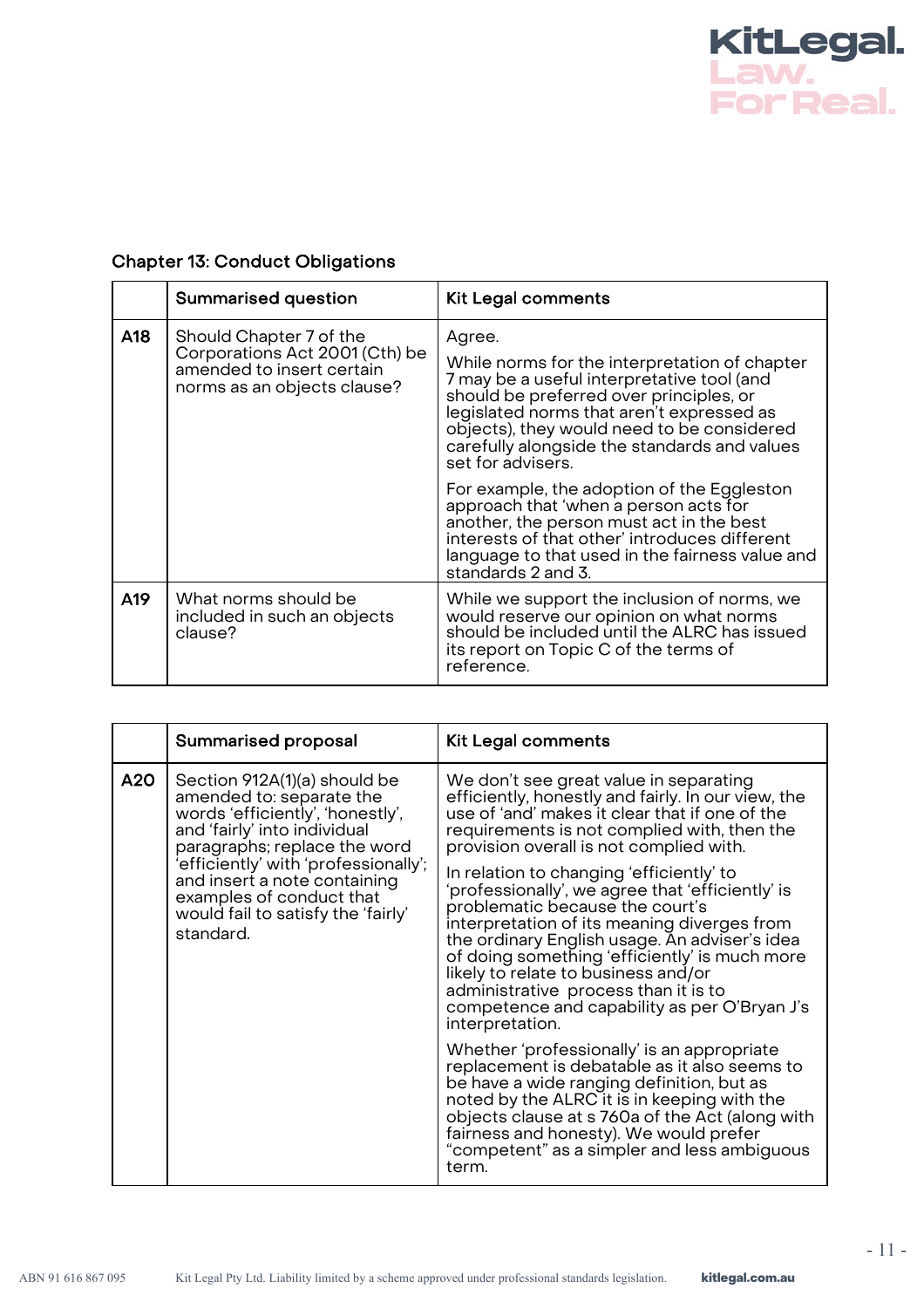

|     | <b>Summarised proposal</b>                                                                                                                                                                                                                                                                        | <b>Kit Legal comments</b>                                                                                                                                                                                                                                                                                                                                                                                                          |
|-----|---------------------------------------------------------------------------------------------------------------------------------------------------------------------------------------------------------------------------------------------------------------------------------------------------|------------------------------------------------------------------------------------------------------------------------------------------------------------------------------------------------------------------------------------------------------------------------------------------------------------------------------------------------------------------------------------------------------------------------------------|
|     |                                                                                                                                                                                                                                                                                                   | We agree that a definition of 'fairly' is<br>unnecessary. We also agree that including a<br>note to help clarify the dimensions of 'fairly'<br>(including a list of factors to have reference<br>to) would be useful and that this is something<br>better considered under Topics B and/or C.                                                                                                                                      |
| A21 | Section 912A(1) - remove<br>requirements to: have in place<br>arrangements for the<br>management of conflicts of<br>interest; maintain the<br>competence to provide the<br>financial services; ensure<br>representatives are adequately<br>trained; and have adequate risk<br>management systems. | We don't think it's necessary to remove these<br>requirements. While they are prescriptive and<br>could arguably come under the requirement<br>to act fairly, we see these three specific<br>requirements as more about the process of<br>compliance, rather than norms of conduct.                                                                                                                                                |
| A22 | To facilitate consistent use of<br>terminology, s 991A of the<br>Corporations Act and s 12CA of<br>the ASIC Act should be<br>repealed.                                                                                                                                                            | We agree with the proposal to repeal s 991A.<br>We suggest more analysis is needed to<br>support repealing s 12CA. Our understanding<br>is that s 12CA is intended to capture specific<br>common law unconscionable conduct, and<br>that s 12CB picks up systemic, harder-to-<br>capture conduct. While s 12CB could<br>potentially cover both types of conduct, we<br>suggest this issue needs further<br>consideration.          |
| A23 | To facilitate consistent use of<br>terminology, proscriptions<br>concerning false or misleading<br>representations and misleading<br>or deceptive conduct in the<br>Corporations Act and the ASIC<br>Act should be consolidated<br>into a single provision.                                       | We agree with the overall proposal to<br>consolidate the various provisions that cover<br>false, misleading and deceptive conduct.<br>However, we think s 12DA would require<br>substantial modification if this section was<br>chosen as the single provision.<br>We note, for example, that s 12DA is not a civil<br>penalty provision, while s 12DB (false or<br>misleading representations in particular<br>circumstances) is. |

|     | <b>Summarised question</b>                                                                                                                                                                | <b>Kit Legal comments</b>                                                                                                                                                                               |
|-----|-------------------------------------------------------------------------------------------------------------------------------------------------------------------------------------------|---------------------------------------------------------------------------------------------------------------------------------------------------------------------------------------------------------|
| A24 | Would the Corporations Act be<br>simplified by amending s<br>961B(2) to re-cast paragraphs<br>$(a)$ – $(f)$ as indicative behaviours<br>of compliance; and repealing ss<br>961C and 961D? | Yes – re-casting s $961B(2)$ (a) – (f) as indicative<br>behaviours of compliance would simplify the<br>Act.<br>Yes - s 961 and s 961D should be repealed.<br>We agree that these sections don't provide |

ABN 91 616 867 095 Kit Legal Pty Ltd. Liability limited by a scheme approved under professional standards legislation. kitlegal.com.au